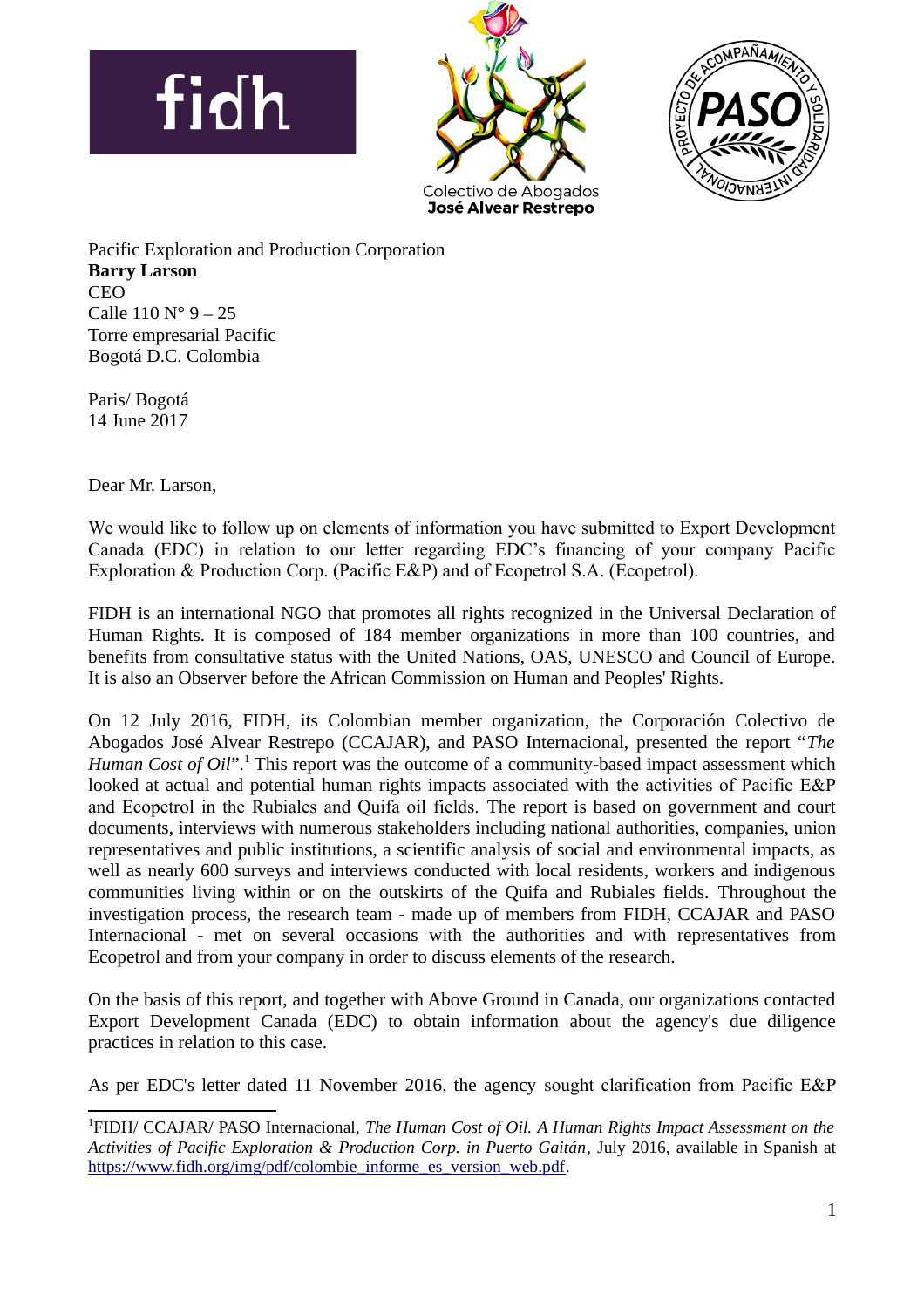about the concerns we raised and shared your company's response with us.

After carefully reviewing the answers your company provided, the signatory organizations would like to respond to the elements provided by your company to EDC. Our responses build on information contained in "*The Human Cost of Oil"* report as well as on results of follow-up actions carried out after the investigation.

In particular, we would like to call your attention to the intensification of violence against local environmental, union and human rights defenders in Puerto Gaitán and the fact that in December 2016 the Inter-American Commission on Human Rights requested that the Colombian State adopt precautionary measures to protect their lives and personal integrity.[2](#page-1-0)

# **Pacific E&P response on the rights of indigenous peoples**

- 1. Pacific E&P states that, "the pre-requisite to prior consultation in Colombia is the certification of the presence of indigenous communities by the Ministry of Interior within the area to be licensed" and maintains that, "the Court's decision to compensate activities within a 2 km buffer outside of indigenous territory was unprecedented, and so could not have been anticipated by Pacific E&P."
- 2. It also maintains that the company is in a "constant and direct stakeholder engagement which we carry out with this community, alongside our specialized on field team."
- 3. In addition, Pacific E&P states that the "voluntary social investment plan" this year "focused mainly on expanding agricultural practices and helping the community with food packages to help insure nutritional security."
- 4. It says that, "Colombian law requires that these parties [Human Rights Ombudsman's Office or Public Ministry] be invited to participate, but that their presence is not a requirement."

# Response from the signatory organizations:

- 1. Since 2011, the Colombian Constitutional Court has, by means of Ruling T-693/11, urged the Ministries of Interior and Environment, and in particular Meta Petroleum to **review and adjust its protocols to define areas of influence** in the territories of indigenous communities taking into account a broad concept of territory. This broad concept should, according to the Court, be taken into account in the prior consultation process with the communities. Thus, the signatory organizations would highlight that:
	- The fact that the Ministry of Interior has failed to update its protocols in compliance with the Court's ruling does not exempt the company from its obligation to carry out impact assessments taking into consideration both direct and indirect actual and possible adverse impacts. These studies would have shown that even though these projects do not cross indigenous territory, they have a considerable impact on the indigenous communities in the zone and therefore these communities should have been appropriately consulted. A lack of clear criteria to determine areas of influence and the direct and indirect impact of operations on the communities creates significant risks for those communities, and means that the studies should be carried out in an even more rigorous manner.
	- Ruling T-693/11, which establishes a clear judicial precedent regarding impact in

<span id="page-1-0"></span> $^{2}$ Inter-American Commission on Human Rights (IACHR), Resolution 65/2016 of 17 December 2016, Precautionary Measures No. 382-12, Members of the Community Action Board of the Village of Rubiales, Colombia, available at [www.oas.org/es/cidh/decisiones/pdf/2016/MC382-12-ES.pdf.](http://www.oas.org/es/cidh/decisiones/pdf/2016/MC382-12-ES.pdf)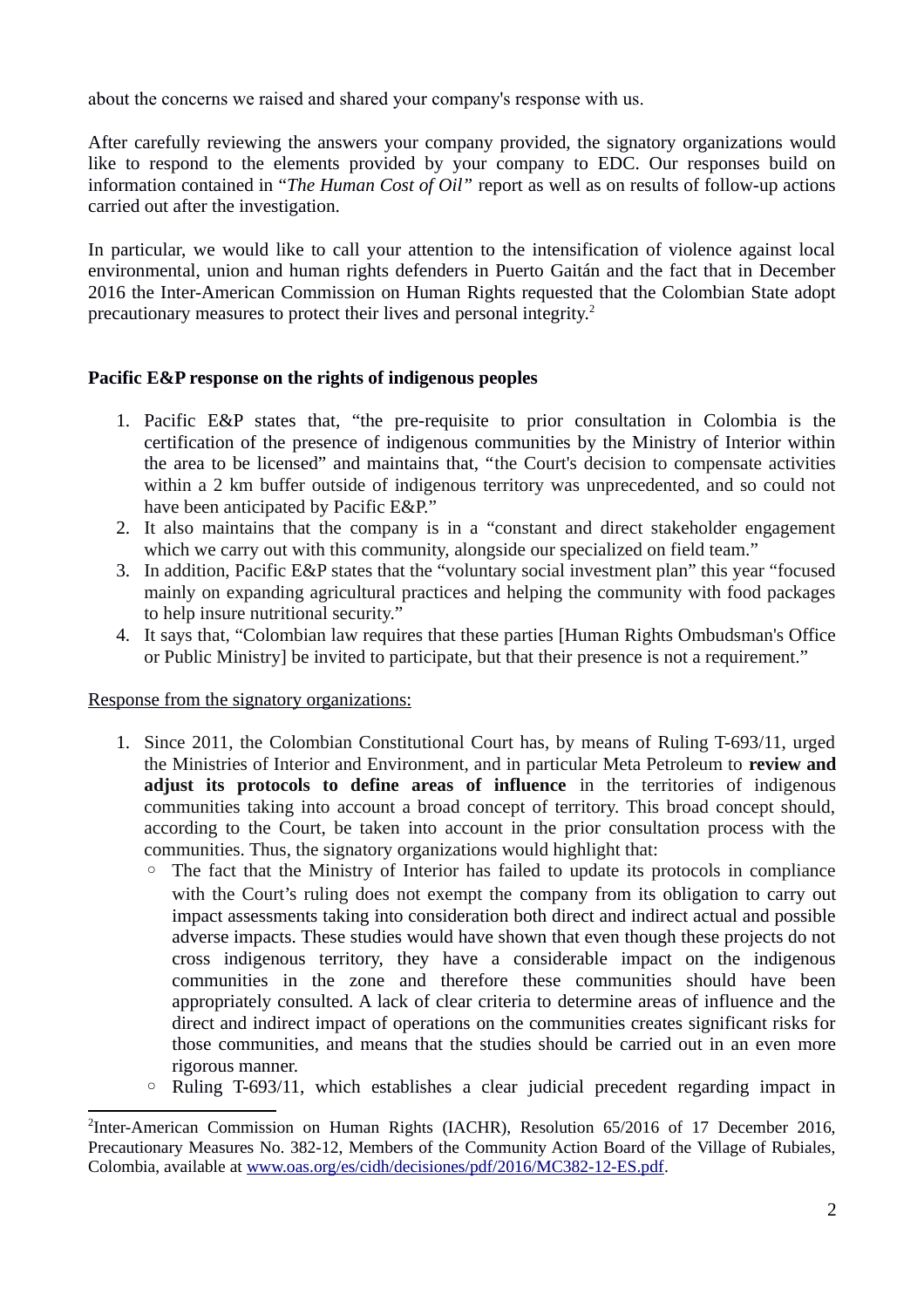untitled territories of indigenous communities, is specifically relevant to the activities of Meta Petroleum (subsidiary owned 100% by Pacific E&P). As such, the assertion that the 16 December 2015 Constitutional Court ruling was unforeseeable on Pacific E&P's part is invalid.

- 2. It is concerning that, whilst Pacific E&P states that it maintains permanent dialogue with the communities and has a specialized team in the field, the communities are forced to process claims related to impacts generated by Pacific E&P activities via judicial channels. Indeed, it is very difficult for the communities to access courts due to the municipal county seat's distance, transportation costs and the long duration of judicial processes.
- 3. As documented in "*The Human Cost of Oil"* report, the "rapprochement" phase (*fase de acercamiento*) included by Pacific E&P in its protocols for Free, Prior and Informed Consultation (FPIC) has generated distortions and risks to the guarantee of community rights. This is particularly so where state oversight entities (the Inspector General's Office and the Ombudsman's Office) are absent (in this phase and subsequent consultation phases), and where:
	- The communities cannot fully assess the project's implications themselves; and
	- Pacific E&P's protocol to carry out FPIC increases the risks of creating a conducive environment for corruption and the procurement of personal benefit. For example, offering food packages as a form of compensation can encourage corruption among communities and/or skews community decisions in favor of company interests, negating the extent to which those decisions are free and informed regarding the real impacts of the company's activities. Indeed, such decisions are instead founded solely on the community's need to access these specific benefits at the time of decision making.
- 4. Contrary to what is indicated by Pacific E&P, Colombian law requires that state oversight entities attend consultation meetings, and not simply that they be invited. Ruling T-129 of 2009 established a series of requirements in the conduct of prior consultation, including "that the communities be accompanied by the Human Rights Ombudsman's Office and the Inspector General's Office." Consultations should therefore not be conducted when communities cannot benefit from the accompaniment of human rights monitoring bodies. The absence of human rights monitoring bodies creates a significant asymmetrical power relationship with regard to the use of information, obviating the possibility of a meaningful dialogue between the parties.

#### **Pacific E&P responses on environmental impacts**

- 1. According to the 2015 Sustainability Report
	- "Both Rubiales and Quifa have low level of water stress";
	- "Between 2014 and 2015 superficial water use was reduced in 11% […]. The underground water source usage […] [was reduced] in over 26%."
- 2. Pacific E&P reports that "wastewater measurement related to the extractive sector is monitored by the ANLA, Colombia's environmental authority. Accordingly, the ANLA carries out a minimum of two random audits per year."
- 3. The company states that, "in all audits, the company met all [environmental] compliance requirements."
- 4. Pacific E&P reports that: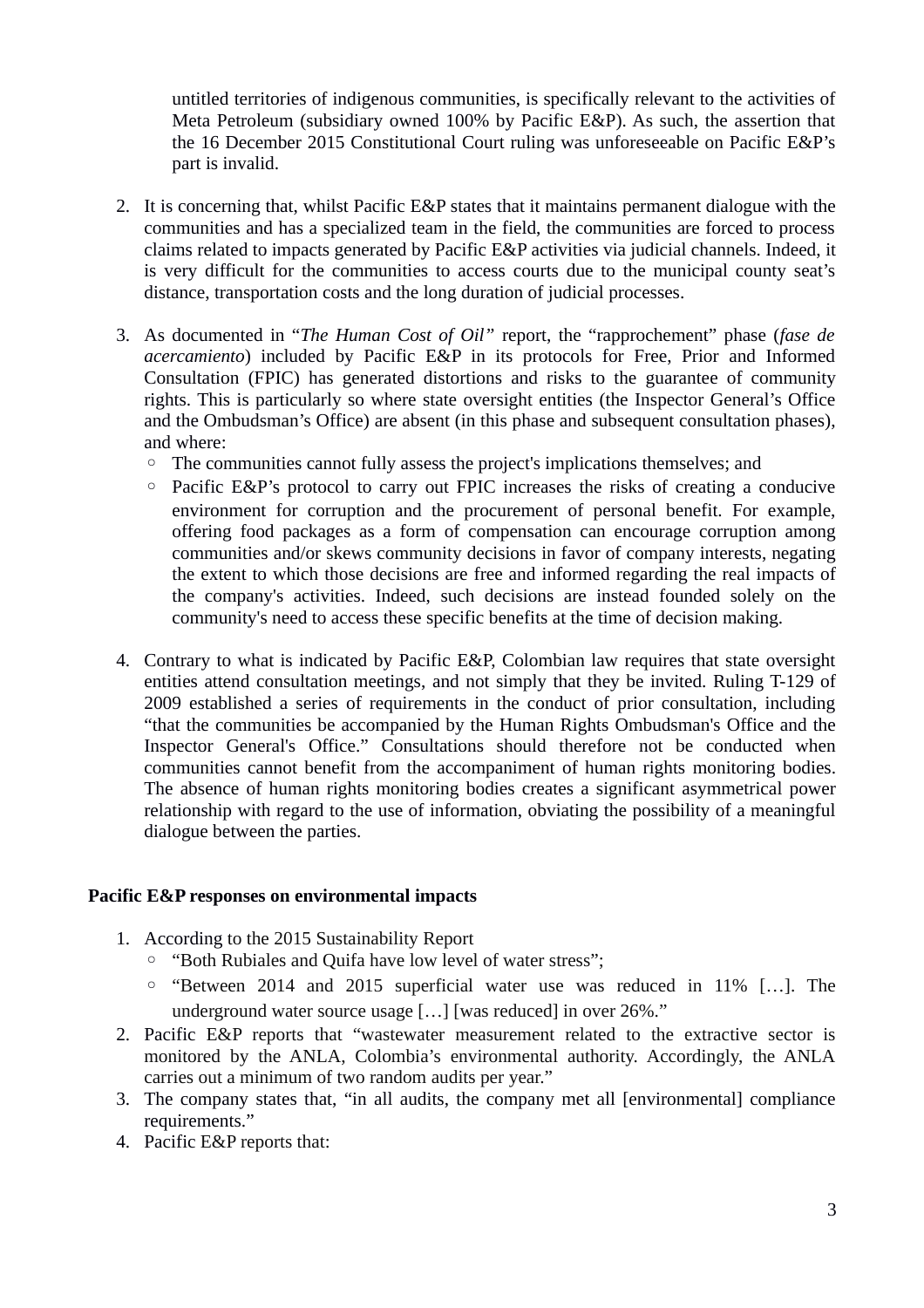- "In 2013, Pacific E&P invested in the installation of seismographs operated by an independent third party in the Rubiales field."
- "The company confirms that the activity was micro-seismic in nature, never exceeding level 3 on the Richter scale."
- "More recently, the seismic monitoring found a significant reduction in activity since 2015."
- 5. Pacific E&P notes that the "Colectivo Alvear and FIDH have filed a lawsuit against the Company regarding this issue [of seismic activity], representing an appropriate mechanism for assessing the allegation."

Response from the signatory organizations:

- 1. The company's practice of discharging industrial wastewater to surface waters and injecting it underground artificially lowers overall levels of underground and surface potable water sources. The company has requested that its environmental licence be modified to allow a significant increase in its wastewater discharges.
- 2. In relation to contamination, 80% of the people interviewed stated that they have observed impacts on water used for consumption since oil activity started in the area. **The Solenergy audit confirmed these impacts and specifically demonstrated** that:
	- An additional discharge line exists that does not pass through the tanks and as such water discharged by this line is not regularly monitored by the contemplated mechanisms;
	- Four out of five lines discharge water that exceeds permitted contaminant levels;
	- In total; data collected in 2015 reveals that the volume of wastewater discharged by Pacific E&P into the Rubiales creek was 47% in excess of that authorized by the company's environmental permits.

In light of the above findings, we maintain the analysis of the "*The Human Cost of Oil"* report:

- The monitoring system is not reliable;
- It does not register discharges that take place at night;
- The monitoring mechanism in place does not provide real time results/measurements; and
- The National Environmental License Authority (ANLA) fails to effectively verify the information submitted by companies.
- 3. ANLA, in its Technical Concept No. 9835 of 21 July 2014, recognized the validity of concerns raised by local environmental groups and civil society organizations and therefore decided **to impose measures to temporarily suspend the discharge of industrial** wastewaters at the five points authorized for CPF1 (Central Processing Facility).<sup>[3](#page-3-0)</sup> This was confirmed in its Technical Concept No. 1990 of 2 May 2016, and by Ruling 2987 of 8 July 2016, under which the same entity **opened an environmental sanctions investigation** into impacts of the wastewater discharges on water levels and quality of the Rubiales creek.<sup>[4](#page-3-1)</sup>

<span id="page-3-0"></span><sup>&</sup>lt;sup>3</sup> ANLA, Resolution 836 of 25 July 2014 by which preventive measures are imposed and other determinations are are made, available available at the determinations at a http://www.anla.gov.co/sites/default/files/13147 res\_0836\_250714.pdf.

<span id="page-3-1"></span><sup>&</sup>lt;sup>4</sup> ANLA, Ruling 2987 of 8 July 2016 by which an environmental investigation is opened, available at http://www.anla.gov.co/sites/default/files/auto\_2987\_08072016.pdf.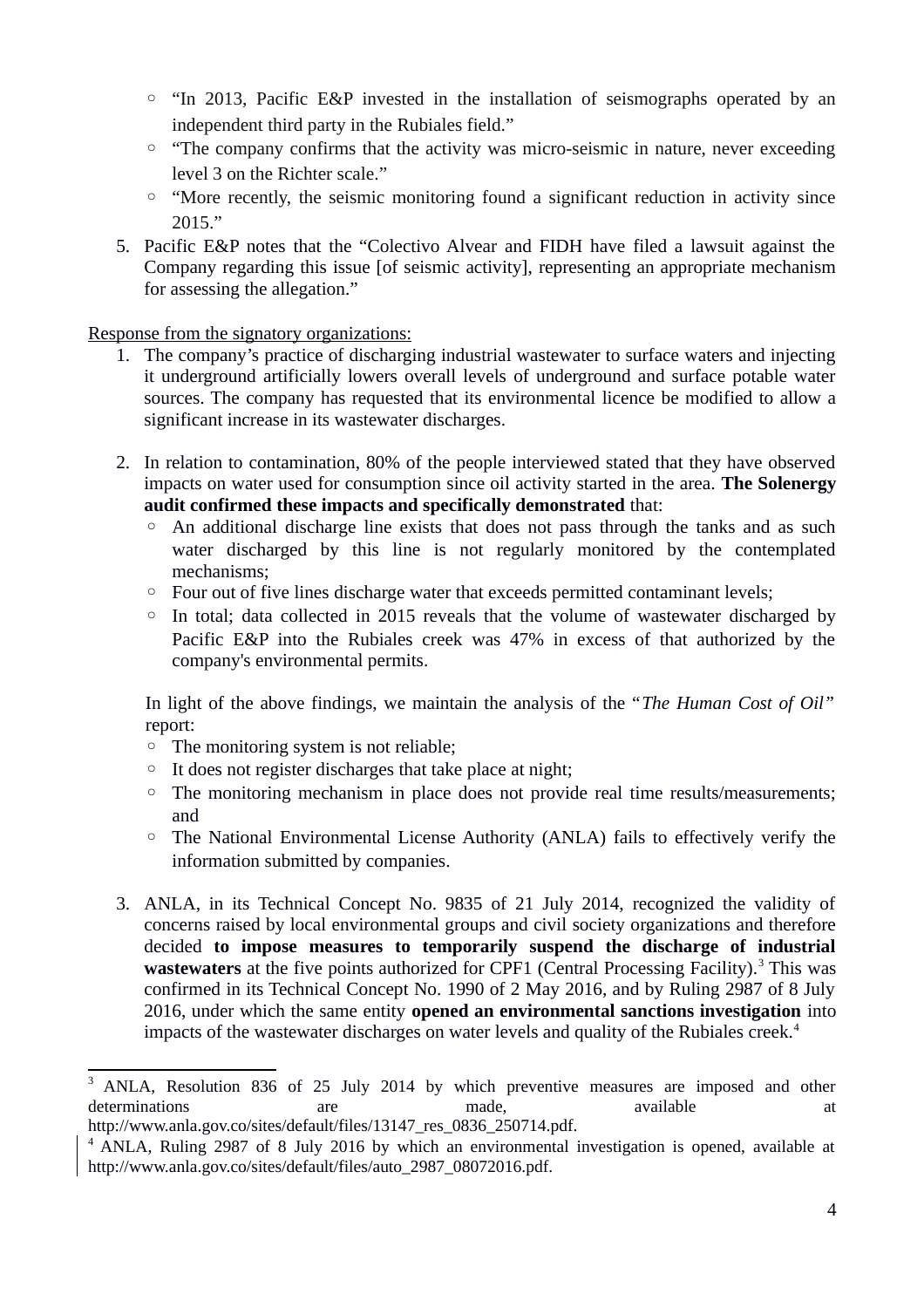- 4. A report from the Colombian Geological Service<sup>[5](#page-4-0)</sup> shows an increase in seismic activity in Puerto Gaitán starting in 2013. From 2 April 2013 to 28 June 2016, 976 earthquakes were registered, and as of 31 January 2017 at least 9 measured four or more on the Richter scale.
	- Pacific E&P has injected up to three times the number of barrels of wastewater considered critical to induce seismic activity.<sup>[6](#page-4-1)</sup> This activity constitutes a high risk factor for the community.
	- In relation to the monitoring system mentioned by the company in its response, Pacific E&P and Ecopetrol contracted the company SEISMIK with the aim of deepening its comprehension of the seismicity phenomenon. The report from this firm<sup>[7](#page-4-2)</sup> reveals a correlation between injection activities and the seismicity taking place in the field.
	- A presentation from the same company, by Mr. Roderick Pérez Altamar, Ph.D., concludes that "a real correlation exists between water injection and seismicity."[8](#page-4-3)
	- The connection between injection activities and seismic activity is even more evident when one considers that the reduction in seismic activity mentioned by the company coincides with a lowering of injection volumes by Pacific E&P starting in December of 2015, precisely at the PADs that SEISMIK recommends in the aforementioned study.<sup>[9](#page-4-4)</sup>
	- In fact, Ecopetrol acknowledged this connection in the context of the public interest lawsuit (*acción popular*) that has been filed to protect a healthy environment. In court documents, Ecopetrol states that the implementation of a plan to reduce injection volumes explains the reduction in earthquakes during 2015.
- 5. It is mistaken to believe, as Pacific E&P does, that suitable response mechanisms for community claims, particularly those related to seismic activity, are judicial and administrative channels. This is because these communities generally do not have the capacity to access the justice system. It is Pacific E&P's responsibility to collaborate with state authorities to ensure that it prevents, mitigates, and remedies the human rights and environmental impacts associated with its activities. Under no circumstance is a company absolved from fulfilling its responsibilities simply because affected groups may turn to judicial bodies to denounce the violations associated with the company's activity. Additionally, injection activities are not duly regulated, nor are their impacts adequately documented, which limits the administrative remedies available. Under the precautionary principle, Pacific E&P has an obligation to carry out prior and rigorous impact studies. However, such studies do not appear in the Environmental Impact Study carried out by Pacific E&P. Studies carried out after the project was approved do not address the problem

<span id="page-4-0"></span><sup>&</sup>lt;sup>5</sup>Information from the Red Sismológica Nacional de Colombia - Servicio Geológico Colombiano which provides daily reports on the country's seismic activity. Available at [http://seisan.sgc.gov.co/RSNC/index.php/consultas.](http://seisan.sgc.gov.co/RSNC/index.php/consultas)

<span id="page-4-1"></span><sup>&</sup>lt;sup>6</sup>Pacific E&P stated in its Environmental Compliance Report 14 to the National Environmental Licence Authority (ANLA) that it injected between 54,924,978 and 80,965,815 barrels per month in a total of six PAD injections in 2013. The PAD had daily injection rates that varied between a minimum of 171,576 and a maximum of 855,097 barrels. Research from Science Mag indicates that 300,000 barrels per month is a critical threshold for the induction of seismic activity. Some of Pacific E&P's PAD injections injected almost three times this amount in a single day. See Weingarten et al., "High-rate injection is associated with the increase in U.S. mid-continent seismicity" (Science Mag, 19 June 2015), Vol. 348, Issue 6241, p. 1336 - 1340.

<span id="page-4-2"></span><sup>7</sup> SEISMIK (L. Eisner et al.), *Seismic analysis for Campo Rubiales*, Final Report, 01.08.2015.

<span id="page-4-3"></span><sup>8</sup> Pacific E&P, *Análisis de Sismicidad – Rubiales – Quifa*, 15 February 2016, p. 39, developed by Roderick Pérez Altamar, Ph. D., specialist in seismic interpretation of Pacific E&P, dated 06.07.2016.

<span id="page-4-4"></span> $9^9$ According to the response Ecopetrol submitted to the lawsuit, the Company has carried out a pilot plan in PAD 6 with a 90,000 barrel reduction of injection volume since December of 2015.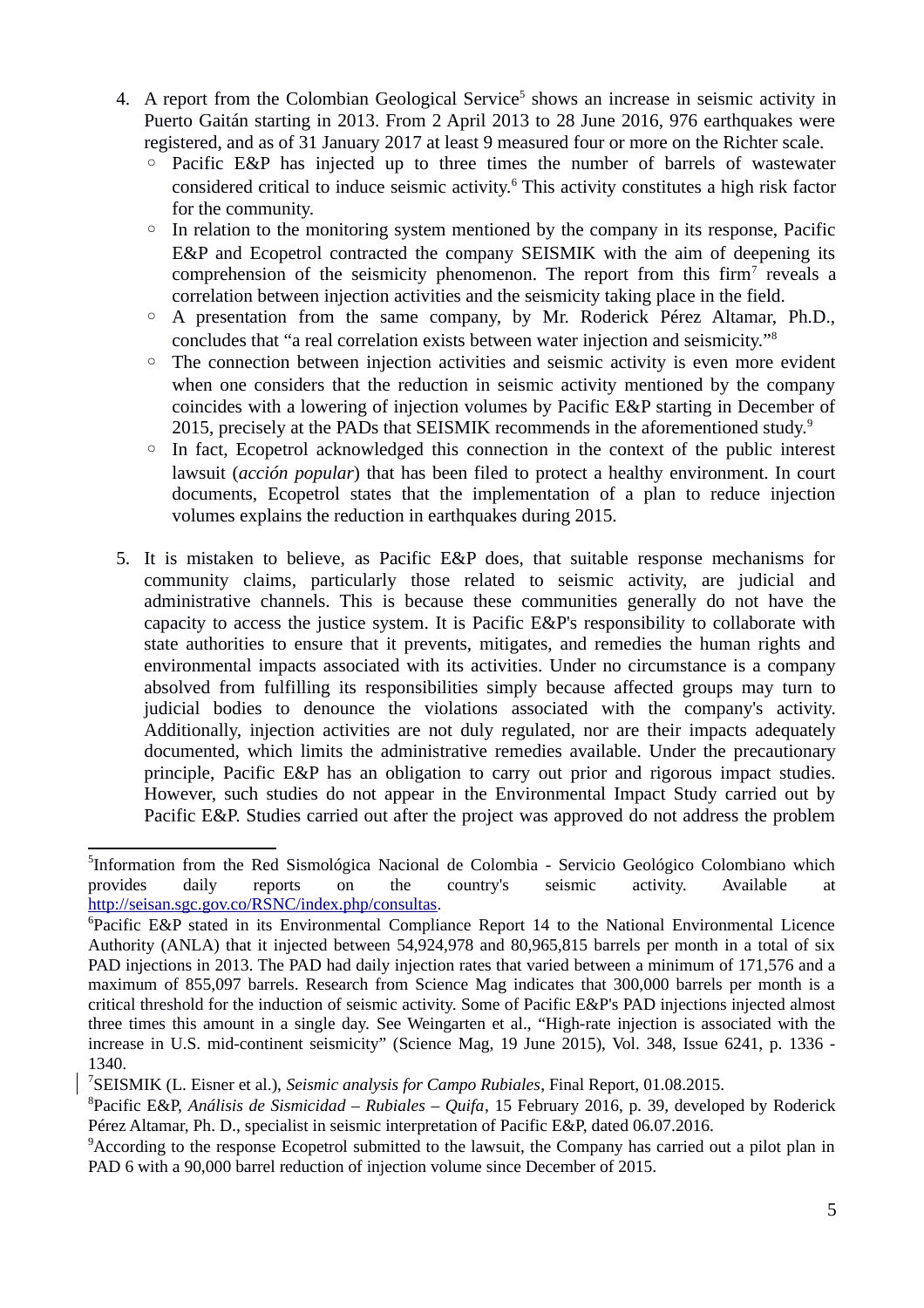in depth but are limited to establishing a relationship between the earthquakes' location and that of the injection PAD.

## **Pacific E&P response on labor rights**

- 1. Pacific E&P has stated that it uses temporary companies "to carry out temporary activities related to the core Exploration and Production activities." It observes that both are legal according to Colombian legislation, and that it "has less than 60 temporarily affiliated workers to date, most of which are addressing catering and transportation needs, or supporting specific activities necessary for a phase of the business that is not recurrent."
- 2. Pacific E&P notes that it "only hires legally constituted companies whose management, economic and technical activities are independent and autonomous."
- 3. Pacific E&P reports that it works to "guarantee these rights by regularly carrying out meetings with contractors and employees." In addition, it reports that "the majority of its employees are affiliated to UTEN."

Response from the Escuela Nacional Sindical (ENS) to these statements:

- 1. According to data collected and legal analysis undertaken by ENS and in light of Colombian legislation, investigative findings demonstrate that Pacific E&P carries out illegal labor outsourcing. In this case, what a detailed analysis in the "*The Human Cost of Oil"* report shows is that workers are contracted to carry out core and permanent activities, which should be considered part of the company's daily operations since they constitute essential activities for the company to fulfil its corporate purpose in commercial terms. Even if Pacific E&P subcontracts through legally constituted companies, it results in situations whereby standards of decent work are not respected and various elements indicate that labor relations have become more precarious. These include situations where:
	- Pacific E&P subcontracts activities that are core to the corporate purpose, as described in its current registration with the Chamber of Commerce in Colombia, to several operators.
	- Some workers are contracted directly by Pacific E&P and some workers are hired through contractors, yet both carry out the same activities in the same place and time. This shows that in effect there are subcontracted workers carrying out permanent core activities.
	- The tendency to provide fixed term work contracts for a period of one year or less allows a worker to be hired by different subcontracting companies at different moments while carrying out the same activity. This practice results in a lack of stability for workers, therefore impeding workers' ability to effectively exercise their right to freedom of association.
	- Interviews with workers have clearly indicated that Pacific E&P exercises an influence over all procedures, controls, and supervision of activities carried out by workers hired through contracting companies.
- 2. Pacific E&P's commercial relationship with legally constituted companies is not in question. Rather, what is at issue is the fact that these companies have labor practices that function at the expense of worker's rights and that Pacific E&P turns a blind eye. It is objectionable that a commercial relationship established between Pacific E&P and contracting companies permits the latter to carry out the same activities as are established in Pacific E&P's corporate purpose.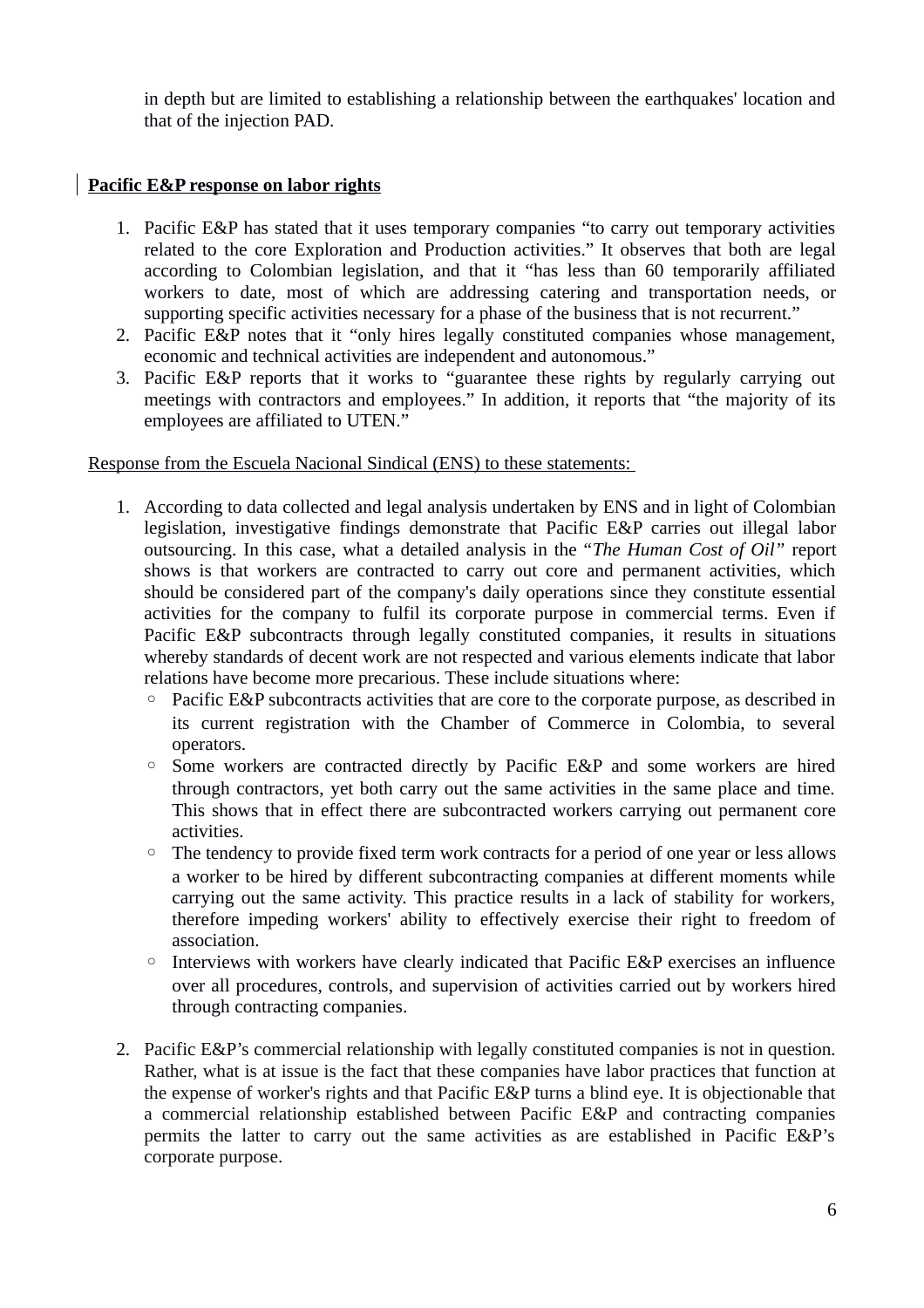- 3. In relation to the arguments presented by Pacific E&P in reference to freedom of expression and association we would like to clarify several facts:
	- Even if the workers hired by contracting companies enjoy a work contract that includes payment of the country's legally mandated social security benefits, what is truly at issue is how the improper use of the formal subcontracting concept negatively affects workers' labor conditions. The concept of a fixed contract for less than a year is legal in Colombia, but in reality it does not allow workers to exercise their right to association, increases ambiguity and therefore makes it difficult for a worker to feel supported to exercise the right to association and enjoy the benefits of collective bargaining. Indeed, the possibility of strike action is almost null. By designing its business model around subcontracting (in ways which amount to illegal outsourcing according to our analysis of Colombian law) the company negatively affects workers' rights to freedom of association and collective bargaining.
	- Regarding affiliation to different trade union organizations, a timeline shows that before 2011 the Unión Sindical Obrera (USO) represented the majority of workers, and was considered the majority union. However, after the strike of that same year, persecution of the trade union organization's leadership weakened the trade union structures, and led to the progressive disappearance of the USO in Pacific E&P. UTEN entered Pacific E&P not only as a trade union organization, but also as a tool for labor intermediation to recruit and hire workers.
	- Lastly, Pacific E&P does not treat the two unions, USO and UTEN, equally. USO faces significant difficulties in the collective bargaining process, as a consequence of issues that are currently before the courts. In contrast, UTEN is not autonomous, working as a recruitment agency for the company. The Union Contract concluded between UTEN and Pacific E&P limits freedom of association and allows undue interference from the company on the union's internal administration and membership.

Union contracts are permitted in Colombia. Nevertheless, such contracts do not correspond with a democratic process where workers have the possibility of impacting their labor conditions. On the contrary, such contracts have been used to conceal the true nature of labor relations with Pacific E&P, where the company does not assume the workers' occupational liability. Consequently, these contracts serve as a tool for illegal labor intermediation.

# **Pacific E&P response on human rights**

- 1. The company observes that "Pacific E&P, along with 28 other companies from around the world, is a signatory to the Voluntary Principles on Security and Human rights (VPSHR)." In addition, "its VPSHR commitments have been recognized as effective by the Mining and Energy Committee (*Comité Minero Energético*) and Guías Colombia. The Company has also made publicly available its Declaration of Human Rights."
- 2. Pacific E&P "has publicly denounced that certain unions or activists engage in intimidating behavior in pursuance of their agendas."
- 3. The company reports that "the only restriction the company imposes to enter the field is to comply with measures of health and safety. Having said that, the company reports that Campo Rubiales and Quifa field are areas of 55,000 hectares and has 171,000 hectares, respectively, which are mostly open fields with free movement of personnel and people."
- 4. Pacific E&P reports that, "when the Government provides a license to operate in these areas [traditional guerilla or paramilitary group controlled territories], it encourages state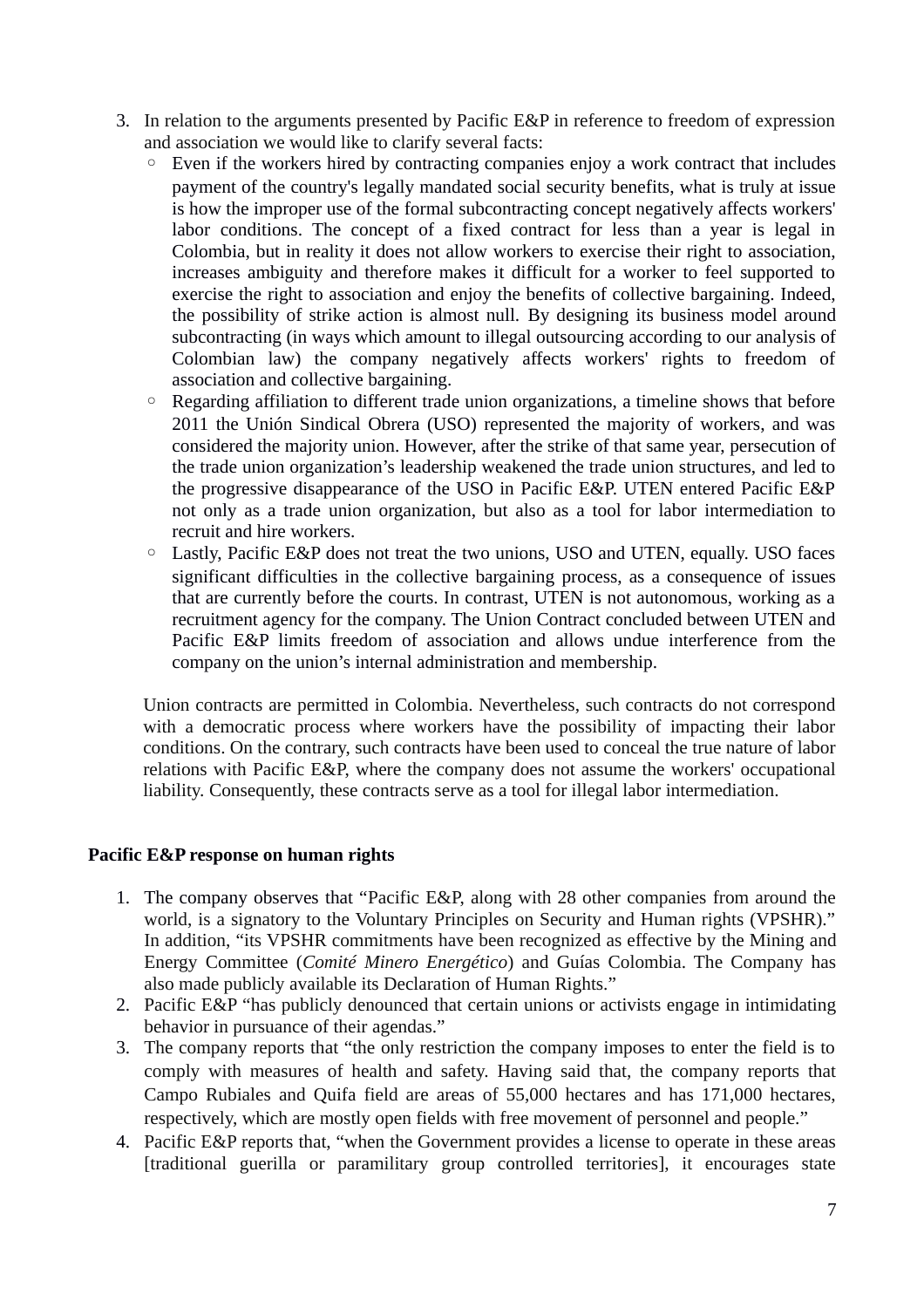protection in order to enter and exit the areas safely. However, on many occasions, the state lacks capacity to carry out these activities at the pace the company requires them, which is why working agreements are created. These agreements are focused upon covering the Government's costs for the movement and shelter of public forces to these remote areas."

### Response from the signatory organizations:

- 1. Whilst we value that Pacific E&P has signed the non-binding VPSHR instrument, this initiative does not enjoy any monitoring mechanism that has proven effective. It relies on a reporting mechanism reviewed by peers, which has not contributed to improve the human rights situation<sup>[10](#page-7-0)</sup>. The affected communities continue to express multiple complaints concerning Pacific E&P activities. The report "*The Human Cost of Oil"* documents in detail the illegal surveillance and excessive use of force used by police authorities and the company's private security operator. This excessive use of force is not adequately controlled or sanctioned by the State.
- 2. The behavior of trade unionists and social leaders, referred to by the company as intimidating, is in fact civil protest and constitutes a legitimate means of exercising freedom of association and freedom of speech. On this matter, the Inter-American Commission on Human Rights has highlighted that when dealing with expressions from traditionally marginalized sectors of society that cannot access denunciation channels such as the traditional media or face deficient institutional contexts for denunciations, protest constitutes a vital tool for citizen's effective and inclusive participation in public matters. $11$
- 3. Whilst the fields have an area of 55,000 and 171,000 hectares respectively, the limitations to freedom of movement denounced in the report relate to roadblocks on public roads and routes. Currently, Ecopetrol and Pacific E&P maintain roadblocks that are controlled by private companies and that involve registering local people. The **Superintendence of Surveillance and Private Security** (*Superintendencia de Vigilancia y Seguridad Privada*) **opened a preliminary investigation due to these incidents.[12](#page-7-2)**
- 4. The signatory organizations question the agreements between private companies, the Prosecutor General's Office and the armed forces, given that:
	- These agreements are not guided by a clear mandatory regulatory framework; and Colombia's context of conflict implies that the risks created by these agreements are considerably high.

The company therefore should grant public access to the existing agreements and abstain in the future from this type of expenditures.

As signatory organizations, we are grateful for the attention you have given to our clarifications and we would like to reiterate the recommendations made in our report. These are, specifically:

<span id="page-7-0"></span> $10$ According to the information available in 2016 Pacific E&P did not submit an annual report.

<span id="page-7-1"></span><sup>&</sup>lt;sup>11</sup> Inter-American Commission on Human Rights (IACHR), Annual Report of the Office of the Special Rapporteur for Freedom of Expression 2005. Chapter V: Public demonstrations as an exercise of freedom of expression and freedom of assembly. OEA/Ser.L/V/II.124. Doc. 7. 27 February 2006. pp. 121-145, available at http://www.oas.org/en/iachr/expression/showarticle.asp?artID=662&lID=1.

<span id="page-7-2"></span> $12$ On 17 July 2016, the Superintendence of Surveillance and Private Security informed CCAJAR that it had opened a preliminary investigation into the company Fidelity Security Company Ltd. on charges of "assuming conducts reserved for the public forces" and "affecting the public confidence in security services". This was due to the company's engagement in surveillance, harassment and attempts to register our organizations.